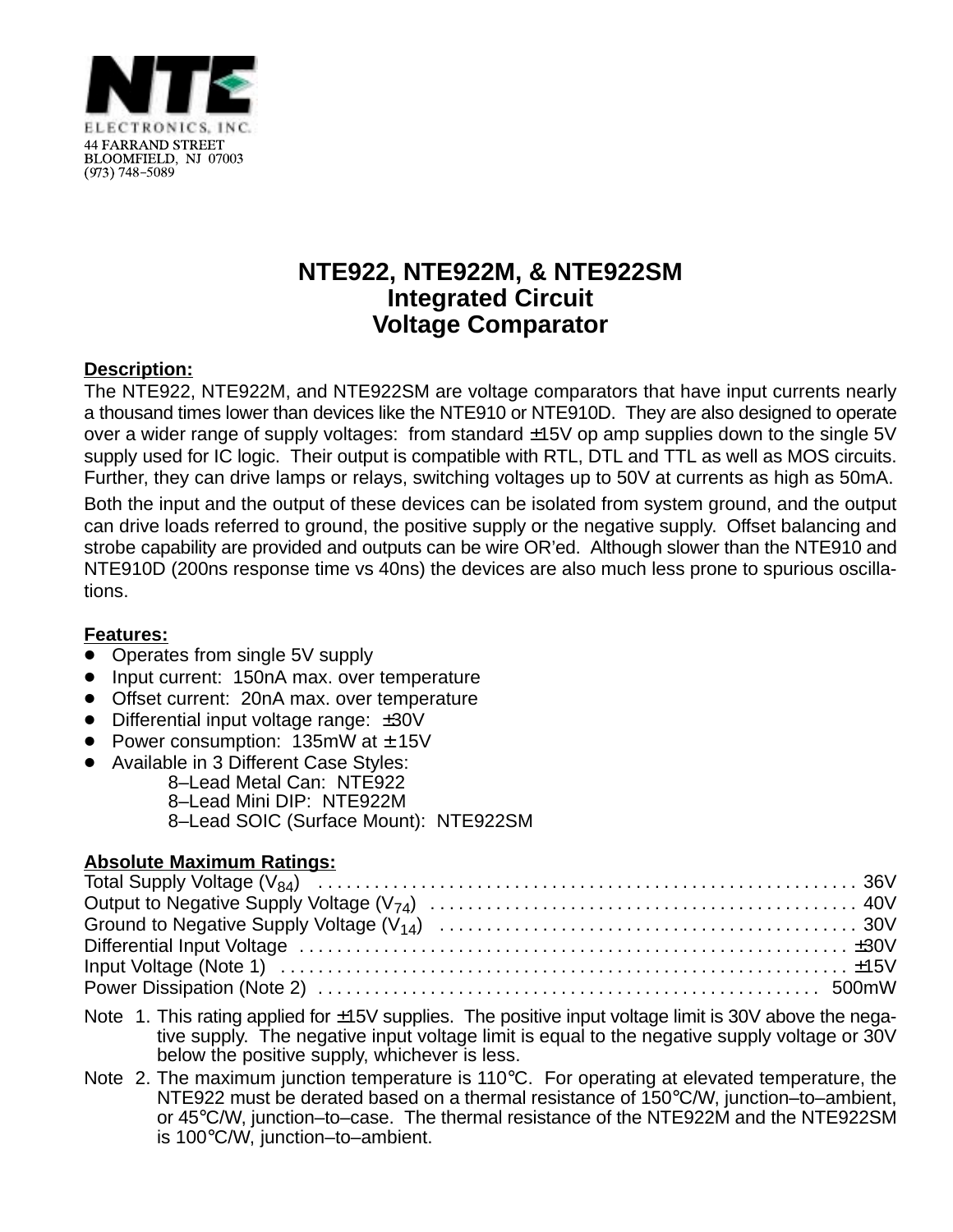## **Absolute Maximum Ratings (Cont'd):**

#### **Electrical Characteristics:** (Note 3)

| <b>Parameter</b>               | <b>Test Conditions</b>                                                                                  | Min             | <b>Typ</b>    | <b>Max</b> | Unit |
|--------------------------------|---------------------------------------------------------------------------------------------------------|-----------------|---------------|------------|------|
| Input Offset Voltage           | $T_A = +25$ °C, $R_S \le 50k$ , Note 4                                                                  | —               | 2.0           | 7.5        | mV   |
| Input Offset Current           | $T_A = +25$ °C, Note 4                                                                                  | —               | 6.0           | 50         | nA   |
| Input Bias Current             | $T_A = +25$ °C                                                                                          |                 | 100           | 250        | nA   |
| Voltage Gain                   | $T_A = +25$ °C                                                                                          | 40              | 200           | —          | V/mV |
| Response Time                  | $T_A$ = +25 $\degree$ C, Note 5                                                                         | -               | 200           | -          | ns   |
| <b>Saturation Voltage</b>      | $V_{IN} \le -10$ mV, $I_{OUT} = 50$ mA, T <sub>A</sub> = +25°C                                          |                 | 0.75          | 1.5        | V    |
| <b>Strobe ON Current</b>       | $T_A = +25$ °C                                                                                          | 1.5             | 3.0           | -          | mA   |
| <b>Output Leakage Current</b>  | $V_{IN} \ge 10$ mV, $V_{OUT} = 35V$ T <sub>A</sub> = +25°C,<br>$I_{STROBE}$ = 3mA, $V - V_{GRND} = -5V$ |                 | 0.2           | 59         | nA   |
| Input Offset Voltage           | $R_S \leq 50K$ , Note 4                                                                                 | $\qquad \qquad$ |               | 10         | mV   |
| Input Offset Current           | Note 4                                                                                                  | —               |               | 70         | nA   |
| Input Bias Current             |                                                                                                         |                 |               | 300        | nA   |
| Input Voltage Range            |                                                                                                         | $-14.5$         | $13.8 - 14.7$ | 13.0       | V    |
| <b>Saturation Voltage</b>      | $V+$ ≥ 4.5V, V- = 0, V <sub>IN</sub> ≤ -10mV, I <sub>SINK</sub> ≤ 8mA                                   |                 | 0.23          | 0.4        | V    |
| <b>Positive Supply Current</b> | $T_A = +25$ °C                                                                                          | —               | 5.1           | 7.5        | mA   |
| <b>Negative Supply Current</b> | $T_A = +25$ °C                                                                                          |                 | 4.1           | 5.0        | mA   |

Note  $\,$  3. These specifications apply for  $\rm V_S$  = $\pm$ 15V and the Ground pin at GND, and 0°C < T<sub>A</sub> < +70°C, unless otherwise specified. The offset voltage, offset current and bias current specifications apply for any supply voltage from a single  $5V$  supply up to  $\pm$  15V supplies.

- Note 4. The offset voltages and offset currents given are the maximum values required to drive the output within a volt of either supply with 1mA load. Thus, these parameters define an error band and take into account the worst–case effects of voltage gain and input impedance.
- Note 5. Do not short the strobe pin to ground: it should be current driven at 3 to 5mA.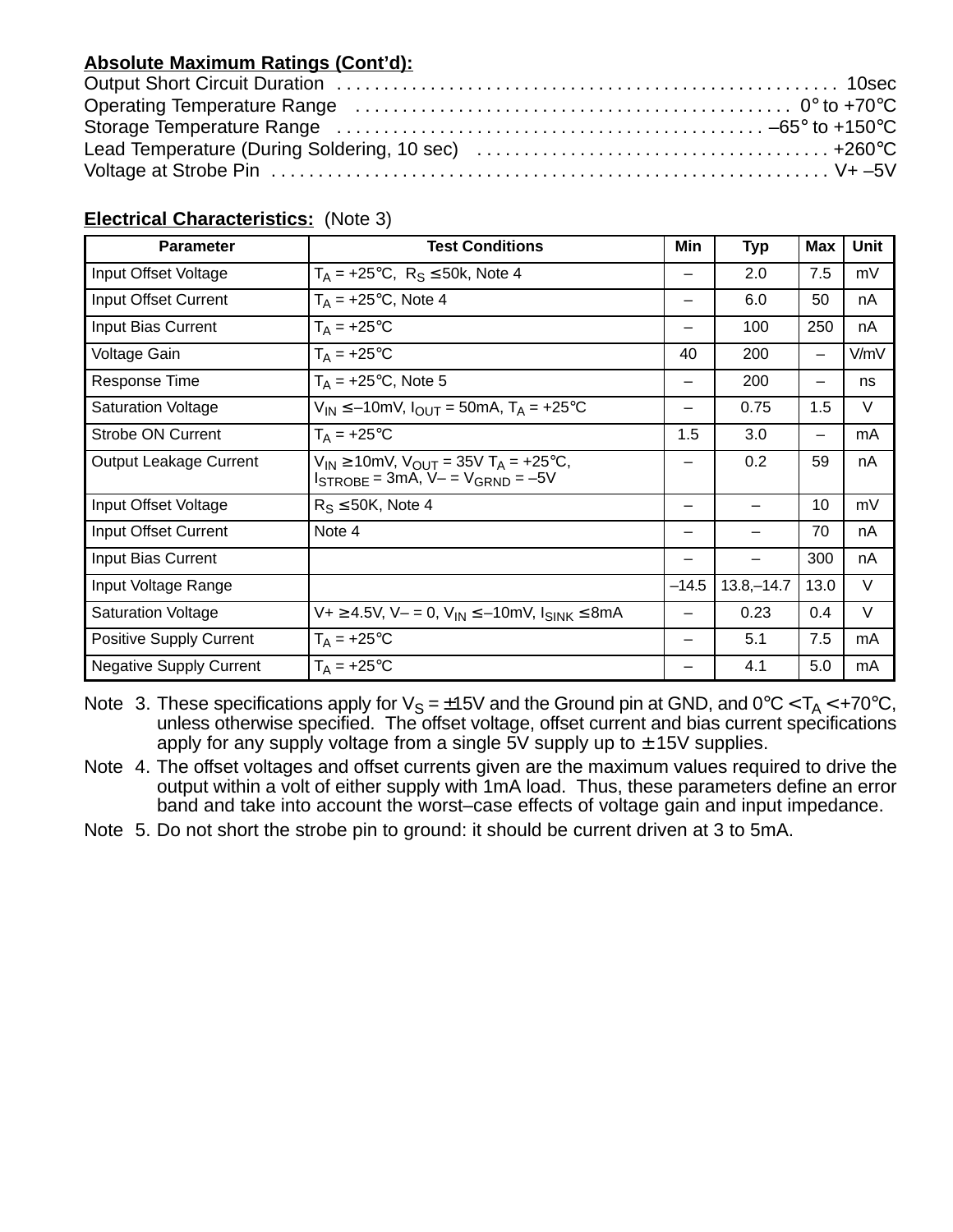